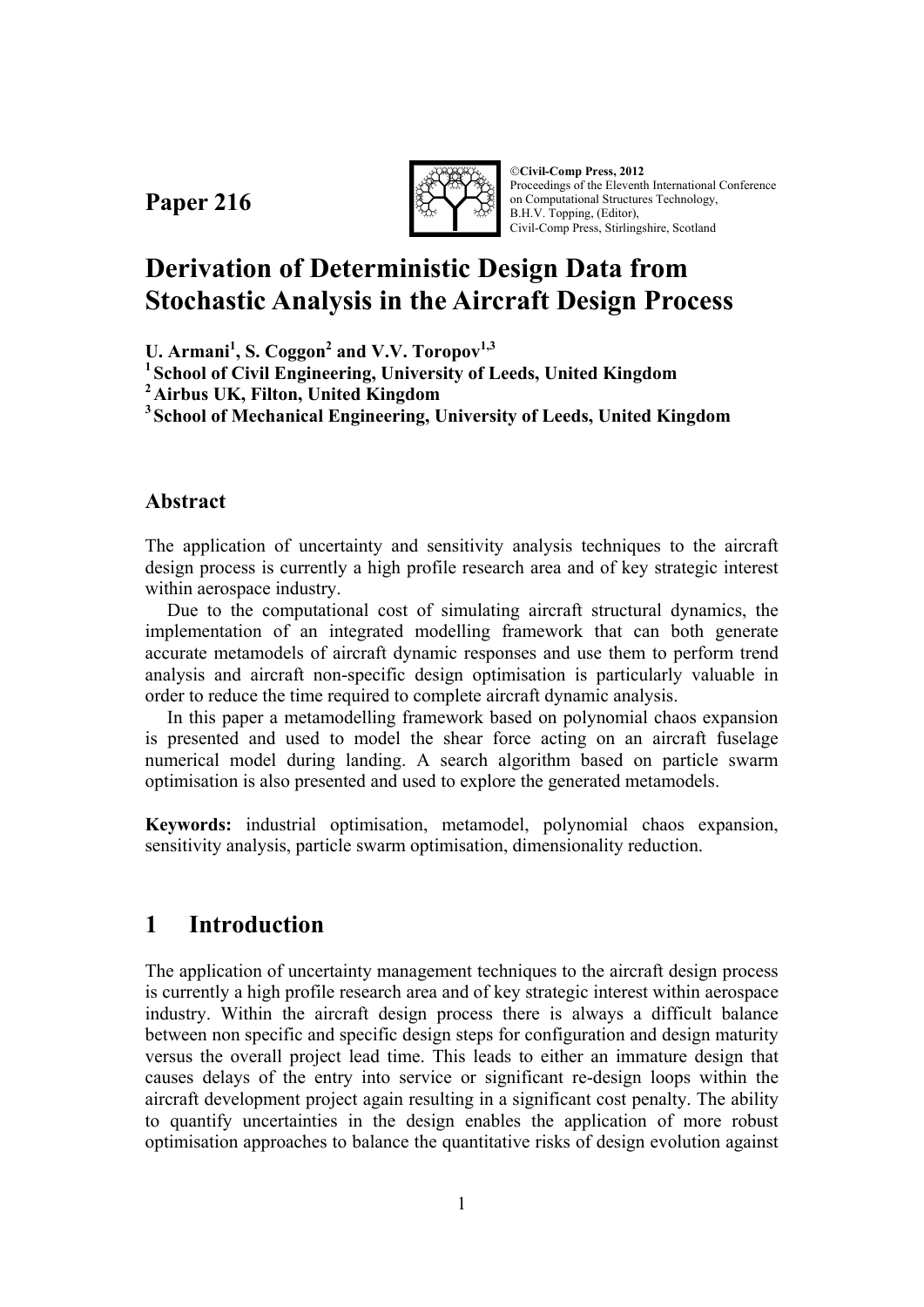the aircraft performance implications (e.g. aircraft weight) and specific design lead time.

Although the application of stochastic analysis is a powerful way of making informed design decisions, its integration into the standard design process requires the generation of deterministic design data. In other words, designers need to associate the uncertainty information corresponding to specific target levels of the aircraft model responses under study to the specific values of the aircraft model input variables that produce those target levels. Unfortunately, the computational cost of aircraft structural analysis excludes the possibility to use direct computer simulations to search for the desired input configurations.

In this paper the use of metamodels (or surrogate models) in lieu of numerical simulations is envisaged as a strategical solution to reduce the cost of metamodel exploration, expression used to refer to the search for the set of input configurations producing a desired level of the aircraft model response under analysis. A metamodelling framework based on polynomial chaos expansion (PCE) is described. Polynomial chaos expansion was selected for the specific properties of its metamodels: they are global and explicit, and sensitivity information related to their input variables can be extracted analytically from their coefficients in the form of Sobol indices. The variable ranking resulting from Sobol indices allows for straightforward dimensionality reduction of a metamodel through variable selection.

 Furthermore, a search algorithm based on the particle swarm optimisation (PSO) paradigm is presented. The algorithm was used to explore the PCE metamodels in order to find the design points producing a specified level of the modelled response, in this case the shear force on an aircraft fuselage computer model. Although less efficient than deterministic (gradient-based) algorithms, population based algorithms like the PSO perform a robust exploration of the design space and the solutions they provide do not depend on the guesses provided at the start of the search. The generally high computational cost of population-based algorithms is made feasible by metamodels' inexpensive and immediate evaluation.

## **2 Metamodelling framework**

Metamodelling is a cyclic process that leads to the generation of an approximate relationship  $\tilde{f}$ , the metamodel, between a set of input variables x and a response y:

$$
y = \tilde{f}(x) + \varepsilon(x) \tag{1}
$$

where  $\mathbf{x} = (x_{1,\dots},x_n)$  is a design point defined in some design space or domain  $S \subset \mathbb{R}^n$  and  $y \in \mathbb{R}$  is the actual response of the system, for example generated by numerical simulations or physical experiments. The term  $\varepsilon(x)$  represents the error introduced by the metamodel (errors due to measurements or numerical noise are here not considered).

Metamodelling main stages can be identified as [1, 2]:

1. data generation,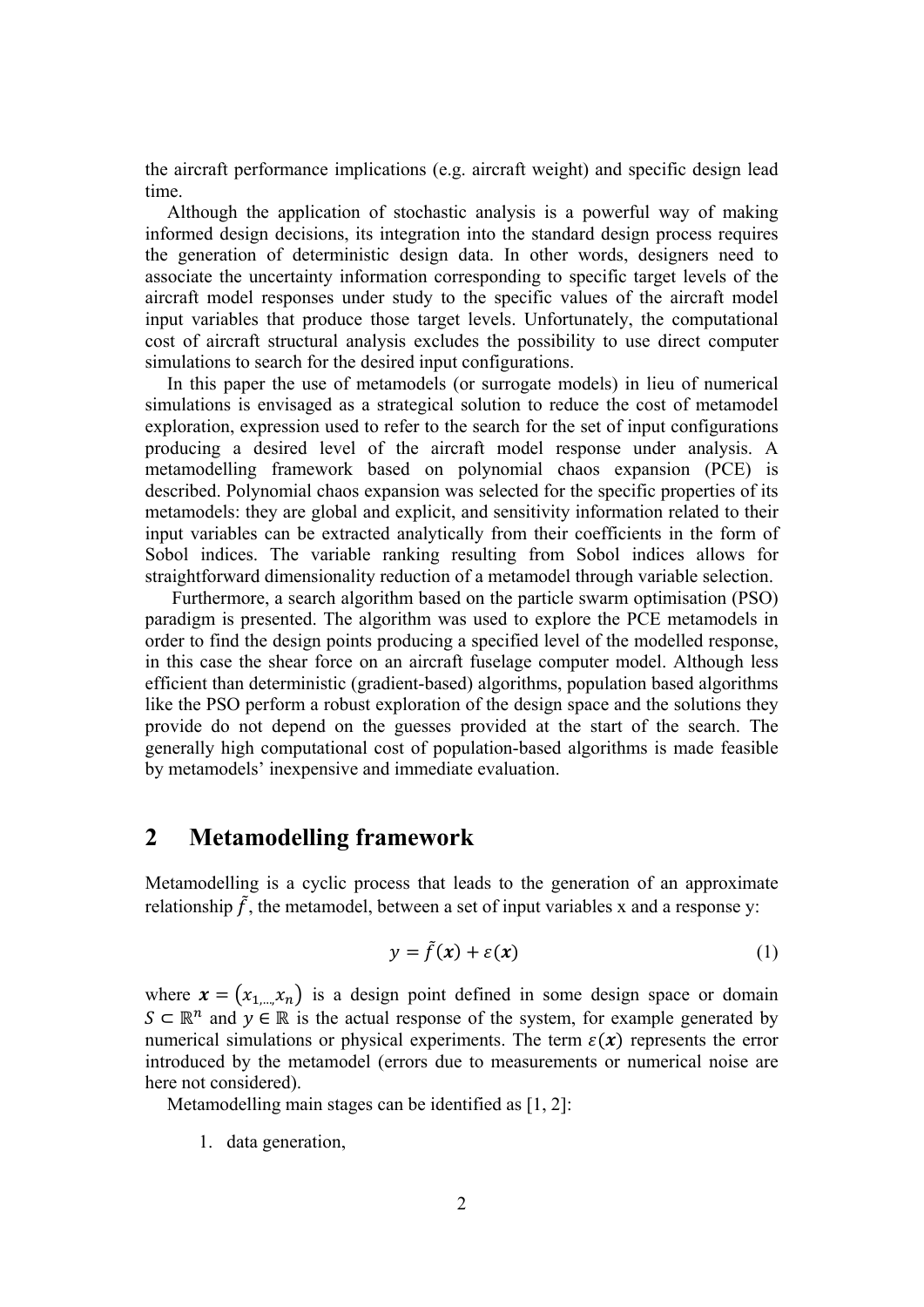- 2. metamodel generation or development,
- 3. problem analysis and reduction.

Data generation consists of all the operations involved in gathering, filtering and selecting the data that are used to generate the model. The amount of information that can be acquired through sampling can be maximised using techniques called design of experiments (DoE) [1, 2]. The gathered data are then processed by a metamodelling technique and a metamodel  $\tilde{f}$  is generated. The problem analysis stage aims at extracting information from the generated metamodel to better understand the relative importance of each variable on the model response. More specifically, sensitivity analysis can be described as the set of operations that allow to identify the most influential input variables on the response produced by a metamodel. Based on the information acquired through sensitivity analysis, the whole metamodelling process can be repeated using a reduced set of the most important input variables to improve the accuracy of the model.

The diagram in Fig. 2.1 (based on images found in Reference [1] and [2]) represents the cyclic nature of this process: data generation, model development and sensitivity analysis are repeated to progressively refine the metamodel until an acceptable quality is reached.



Figure 1: Metamodelling stages

#### **2.1 Polynomial chaos expansion**

The metamodelling framework used to produce the metamodels presented and analysed in this paper is based on polynomial chaos expansion (PCE) [3].

PCE is a metamodelling technique that uses a linear combination of polynomials of increasing dimensionality to approximate a given response  $v$ :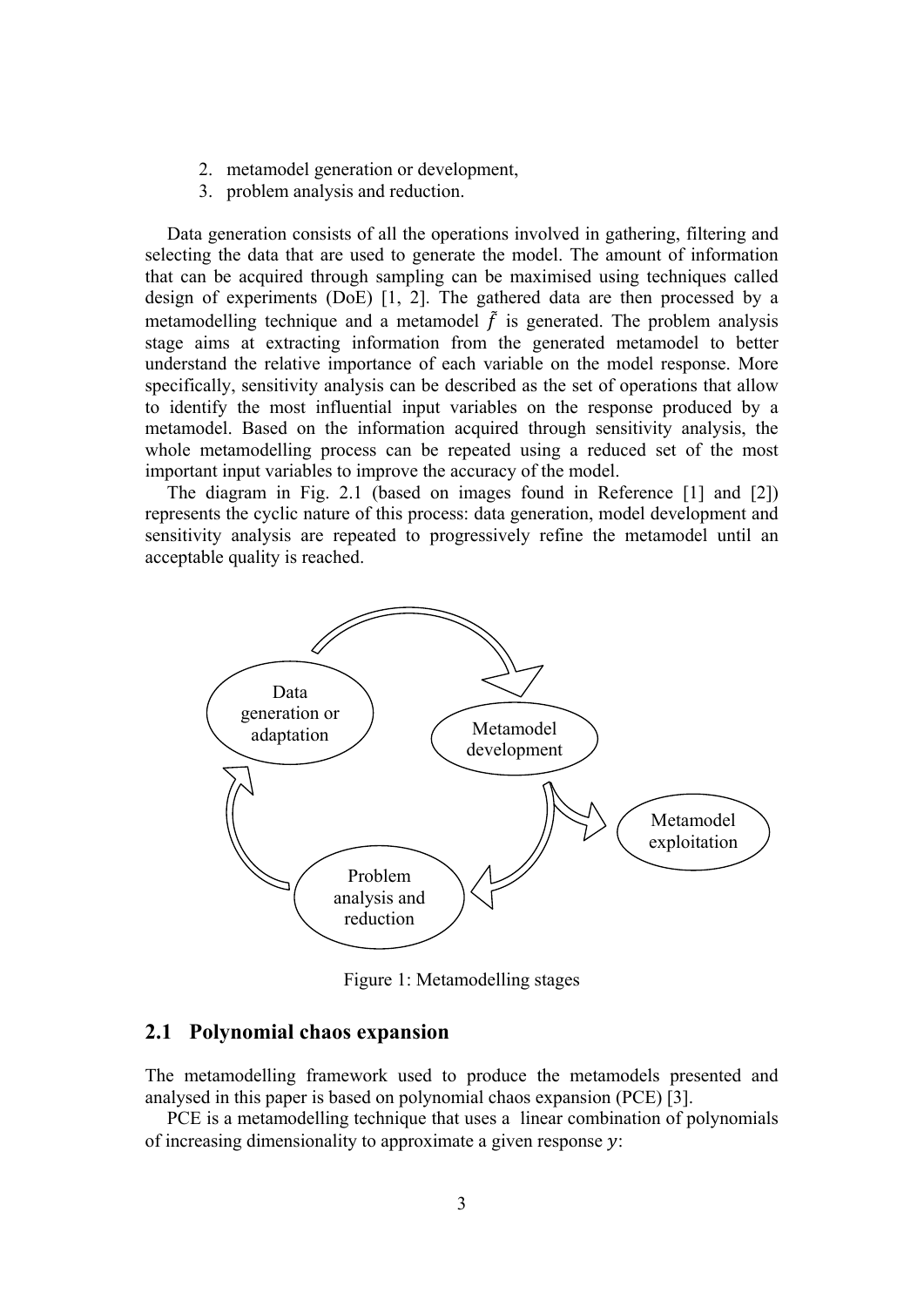$$
y = a_0 B_0 + \sum_{i_1=1}^{\infty} a_{i_1} B_1(\xi_1) + \sum_{i_1=1}^{\infty} \sum_{i_2=1}^{i_1} a_{i_1 i_2} B_2(\xi_{i_1}, \xi_{i_2})
$$
  
+ 
$$
\sum_{i_1=1}^{\infty} \sum_{i_2=1}^{i_1} \sum_{i_3=1}^{i_2} a_{i_1 i_2 i_3} B_3(\xi_{i_1}, \xi_{i_2}, \xi_{i_3}) + \cdots
$$
(2)

where  $\xi_{i_k}$  are input variables modelled by given statistical distributions,  $B_{i_k}$  are multivariate polynomials of increasing dimensionality and  $a_{i_k}$  are coefficients that have to be tuned on a building or training DoE provided by the user. The expression in (2) can be reformulated [3] as:

$$
y = \sum_{j=0}^{\infty} \alpha_j \Psi_j(\xi)
$$
 (3)

where  $\Psi_j(\xi)$  stand for multivariate polynomials of increasing dimensionality and the coefficients  $\alpha_j$  replace the  $a_{i_k}$  in Equation (2).

As the mathematical structure of a PCE metamodel is imposed by the sum of the multivariate polynomials  $B_{i_k}$  (see Equation (2)) or, equivalently,  $\Psi_j(\xi)$  (see Equation (3)), PCE belongs to the class of parametric metamodelling techniques [4].

The PCE multivariate terms  $\Psi_i(\xi)$  satisfy an important property if they are defined as product of one-dimensional polynomials belonging to the so-called Askey scheme [3]. The Askey scheme defines sets of polynomials that are orthogonal on a specific domain (*support range*) if their variables  $\xi_{i_k}$  are modelled by specific continuous probability distributions. Due to the orthogonality of the polynomials belonging to the Askey scheme, a PCE where such polynomials are used as a basis can be interpreted as a Sobol decomposition [5], once the terms of the same dimensionality are clustered together [6]. Sobol decompositions are useful in variance-based sensitivity analysis as the variance of the output  $y$  can be decomposed as sum of the variances of the single terms, being their covariance equal to zero. Referring to the PCE in (3), the variance decomposition can then be simplified [6] as:

$$
D = var(y) = \sum_{j=0}^{\infty} var\left(\alpha_j \Psi_j(\xi)\right) = \sum_{j=0}^{\infty} \alpha_j^2
$$
 (4)

where the contribution of each multivariate term  $\Psi_i(\xi)$  to the total output variance D is obtained analytically squaring its numerical coefficient  $\alpha_i$  [6].

The *relative* contribution  $S_{i_1,\dots,i_t}$  of a given set of input variables  $(i_1,\dots,i_t)$  to the total output variance can then be obtained summing all the squared coefficients of the terms  $\Psi_i(\xi)$  depending on the given set of input variables:

$$
S_{i_1,\dots,i_t} = \left(\sum_{j \in K} \alpha_j^2\right) / D \tag{5}
$$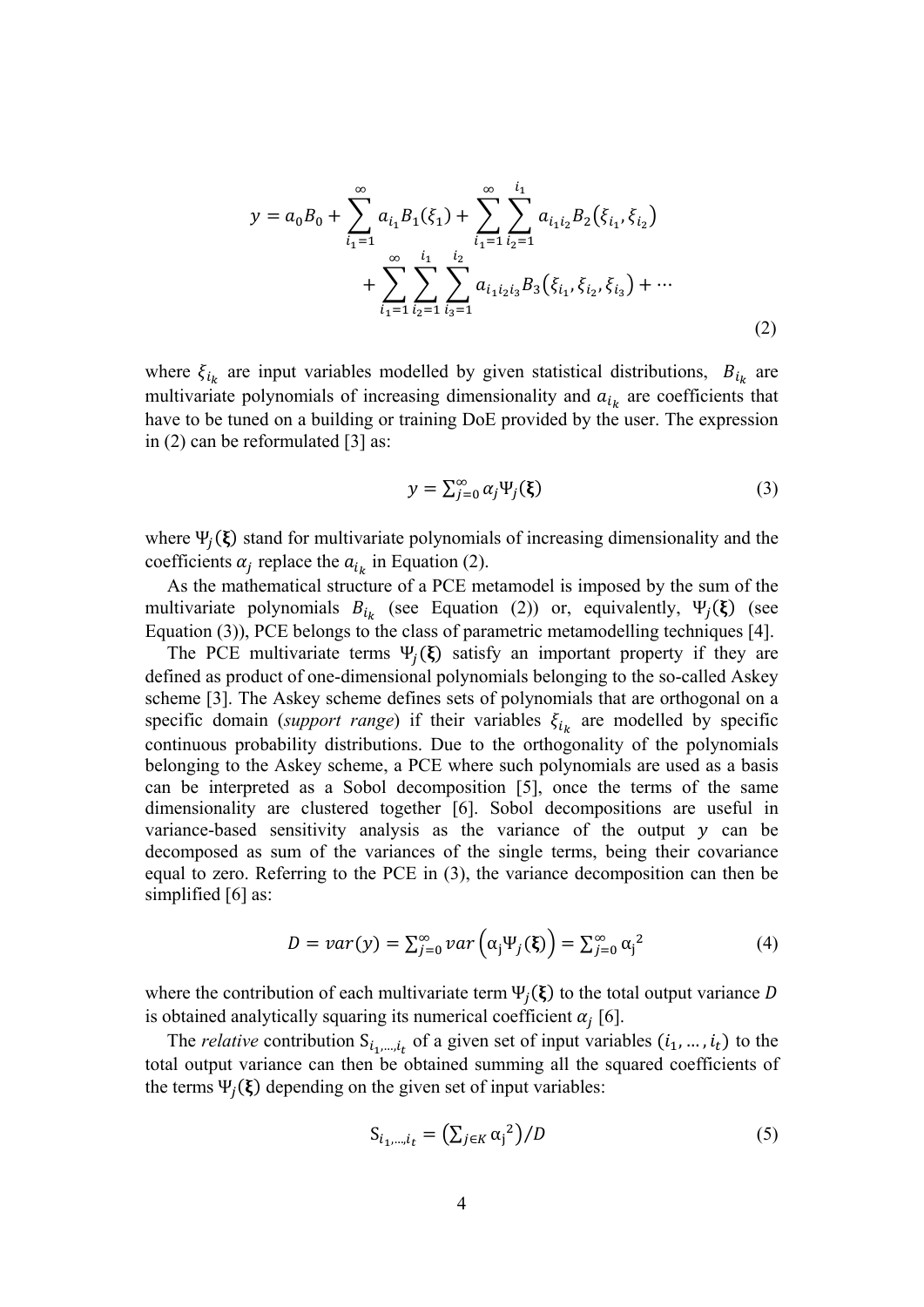where  $K$  is used to indicate the set of subscripts  $j$  of the terms depending on the input variables  $(i_1, ..., i_t)$ .

The quantity  $S_{i_1,\dots,i_t}$  defined in Equation (5) is called *Sobol index* [5, 6, 7]: by definition Sobol index values belong to the range [0, 1] and their sum is unity. Sobol indices of the first order are defined as the relative variance contribution of the terms Ψ<sub> $j$ </sub>(ξ<sub>i<sub>1</sub>)</sub> depending on a single variable  $i_1$ :

$$
S_{i_1} = \left(\sum_{j \in K} \alpha_j^2\right) / D \tag{6}
$$

whereas Sobol indices of *n*-th order provide information about the contribution of *n* variables and their interactions to the total output variance  $D$  [5, 6, 7]. A cumulative or total Sobol index, referred to a variable, is given by the sum of all the Sobol indices computed using the coefficients  $\alpha_i$  of the terms  $\Psi_i(\xi)$  depending at least on the specified variable.

Sobol indices allow to rank input variables according to their contribution to the total output variance. In this sense they ease metamodel dimensionality reduction through variable selection. Although Sobol indices can in general be obtained by other means (Monte Carlo experiments, for example [7, 8]), their extraction from PCE is one of the least expensive way to compute them, as no additional computer simulations or physical experiments are required other than the set used to build the PCE.

The reliability of the variable hierarchy based on Sobol indices depends critically on the accuracy of the numerical coefficients  $\alpha_i$  in the polynomial chaos expansion (see Equation (3)). In the metamodelling framework here presented the *linear regression* or least squares approach [3] was used for tuning the coefficients of a PCE metamodel  $\tilde{f}$ , defined as a truncated PCE:

$$
y = \sum_{j=0}^{P} \alpha_j \Psi_j(\xi) \qquad P \in \mathbb{N}
$$
 (6)

The accuracy of the metamodel can be improved at the cost of increasing the maximum order  $p$  of the truncated PCE. However, doing so also the total number of coefficients  *to be tuned increases, as*  $*N*$  *can be computed by:* 

$$
N = \frac{(n+p)!}{n!p!} \tag{7}
$$

where  $n$  is the number of input variables in the PCE [3]. So increasing the order of the PCE to improve accuracy requires the generation of a larger DoE to tune the extra coefficients. The N unknowns represented by the coefficients  $\alpha_i$  in (3) were computed for the experiments shown in the following on a building data set made of a number of points larger than the number of unknowns, as recommended by Reference [3] and Reference [9]. A stochastic Latin Hypercube DoE was chosen to generate the input data for its space-filling properties [2, 8].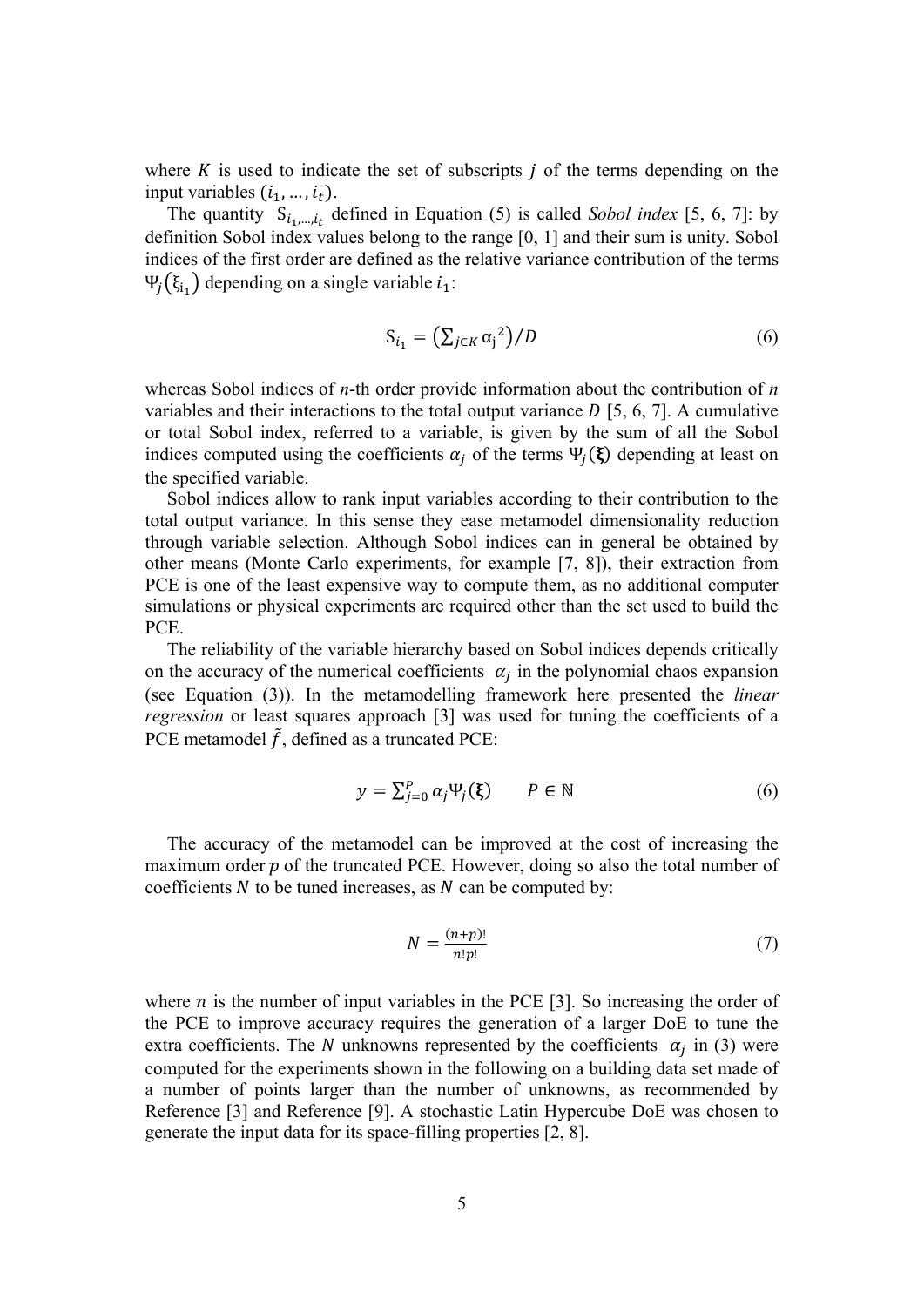#### **2.2 Metamodel constrained exploration**

The main purpose a metamodel is built for is its inexpensive exploitation (see Figure 1): metamodel immediate evaluation allows to reduce the time required for engineering analysis [10, 11, 12, 13, 14]. An important part of the research activity was therefore dedicated to the development of a technique able to "explore" the metamodels generated by the methodology described in Section 2.1. The addressed problem can be defined as:

find 
$$
\mathbf{x} \in S \mid \tilde{f}(\mathbf{x}) = k
$$
 (8)

under constraints:

$$
l_i < g_i(x) < u_i \quad i = 1, \dots, p \tag{9}
$$

where  $g_i(x)$  are p additional metamodels defined on the same design space as  $\tilde{f}$  and  $l_i$  and  $u_i$  are the lower and upper bound of their feasible output. The problem defined in (8-9) will be referred to as *constrained search* or *constrained exploration*  problem.

To solve it, the problem was reformulated as a constrained minimisation problem through the definition of the cost function  $F_c$ :

$$
F_c = abs[f(x) - k] + \sum_{i=1}^{p} w_i(l_i, u_i, g_i(x))
$$
\n(10)

where  $w_i$  are weight functions that assume a positive value if  $x$  is outside the feasible region defined on  $g_i$ 's codomains (see expression (9)), otherwise they are zero. For the experiments described in this paper the weight functions  $w_i$  were defined using the exponential, to allow for a smooth increase of the cost function in the transition from feasible to unfeasible design space regions:

$$
w_i(l_i, u_i, g_i(\mathbf{x})) = \begin{cases} 0 & \text{if } l_i < g_i(\mathbf{x}) < u_i \\ e^{(g_i(\mathbf{x}) - l_i)^2} - 1 & \text{if } g_i(\mathbf{x}) < l_i \\ e^{(g_i(\mathbf{x}) - u_i)^2} - 1 & \text{if } g_i(\mathbf{x}) > u_i \end{cases} \tag{11}
$$

The design points that produce a minimum of  $F_c$  defined by Equations (10-11) are in fact the solutions of the constrained exploration problem defined in (8-9).

#### **2.2.1 Minimisation through Particle Swarm Optimisation algorithm**

A stochastic technique was chosen to solve the minimisation problem defined by Equations (10-11). Although more efficient, deterministic (gradient-based) techniques are not able to perform a global exploration of the design space, the solutions they return generally depend on the initial guesses provided to the search algorithm and they are sensitive to noise.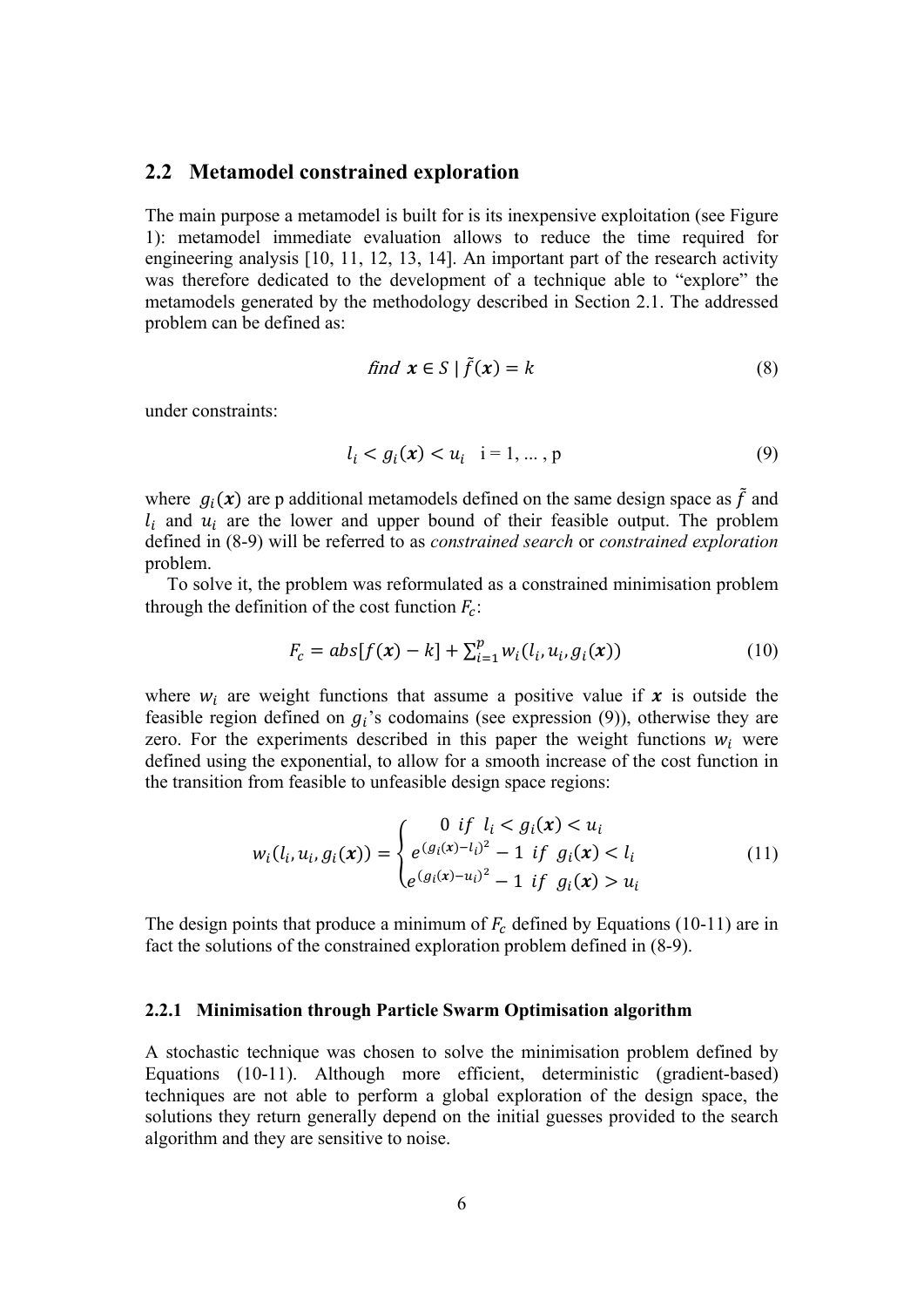Among the many metaheuristic techniques available (a brief survey can be found in Reference [15]) , the population-based Particle Swarm Optimisation algorithm (PSO) was selected for its simplicity [16]. PSO inspiring criterion is the concept of swarm. A swarm is defined as a set of particles, each characterised by a position and a velocity. At each algorithm iteration the position and the velocity of each point are computed taking into account the previous positions of all the particles as well as the position of the particle whose corresponding response is considered the best among all and up to the current iteration. As a result, iteration after iteration the swarm sweeps the entire design space and converges to the global optimum. The presence of a large swarm exploring the area around the solution found up to the latest iteration reduces the risk of returning local solutions.

In PSO different strategies can be used to ensure that the particles are kept within the design space boundaries during the search. Xu et al. [17] replaced the unfeasible coordinates of the particles generated outside the design space with the corresponding coordinates of a position randomly selected from the set of best positions recorded up to the current generation. A few preliminary tests showed that this strategy is not able to lead particles in areas close to the design space boundary. A new strategy was then introduced to increase the sampling frequency in the regions close to the design space boundary. The rules introduced to regenerate an unfeasible particle are:

$$
\mathbf{X}_i^k(j) = \begin{cases} u_j & \text{if} \quad \mathbf{X}_i^k(j) > u_i \\ l_j & \text{if} \quad \mathbf{X}_i^k(j) < l_i \end{cases} \tag{12}
$$

where  $X_i^k(j)$  is *j*-th coordinate of particle *i* at generation *k* and  $l_j$  and  $u_j$  are respectively the lower and the upper bound of variable *j*. Unfortunately, the strategy described by Equation (12) focuses the exploration on a narrow region along the design space boundary, so a combined approach was finally opted for: the unfeasible particles are regenerated selecting with equal probability either the strategy defined by Xu et al. or the strategy defined in Equation (12).

### **3 Aircraft dynamic landing analysis**

The metamodelling framework introduced in Section 2.1 and the search algorithm described in Section 2.2 were validated on a real-life structural problem.

A PCE metamodel was generated to model the minimum shear force acting on a section of aircraft fuselage during landing. 10 input variables were identified and modelled using a uniform distribution. A Latin Hypercube DoE made of 3000 points was generated. To each point on the design space was associated the most critical value of the shear force recorded on the aircraft fuselage computer model during a period of approximately one second (the most critical value is the highest in absolute value, although it is actually negative according to the reference system used in the model). The maximum order of the PCE metamodel was set to 6.

For confidentiality reasons the actual physical parameters used as inputs cannot be disclosed, so the input variables will be named  $x_i$  with  $i = 0, ..., 9$ . The variables'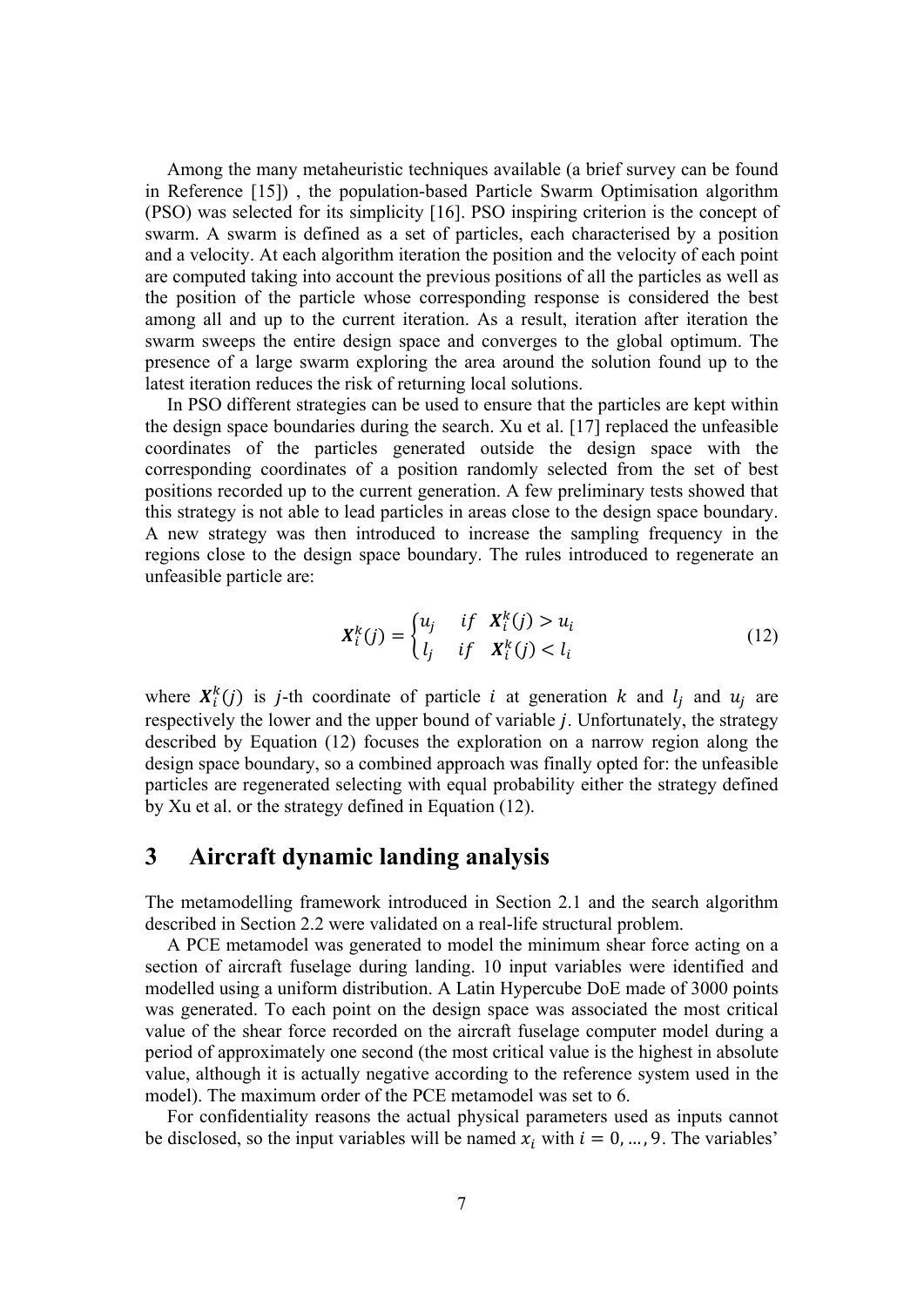ranges and the cumulative Sobol indices extracted by the PCE metamodel are reported in Table 1. No significative differences in the magnitudes of the first order Sobol indices were observed, so total Sobol indices were considered for dimensionality reduction purposes. The three largest total Sobol indices are highlighted in bold in Table 1.

| Variable | Range         | Total Sobol index |
|----------|---------------|-------------------|
| $x_0$    | $[-2, 2]$     | 35.2892           |
| $x_1$    | [0.5, 1.5]    | 4.1224            |
| $x_2$    | [0.5, 1.5]    | 20.1297           |
| $x_3$    | $[-0.1, 0.1]$ | 49.7148           |
| $x_4$    | [0.9, 1.1]    | 1.9040            |
| $x_{5}$  | [0.8, 1.2]    | 9.4272            |
| $x_6$    | [0.7, 1.3]    | 17.1599           |
| $x_7$    | [0.25, 1.75]  | 12.8212           |
| $x_8$    | [0.25, 1.75]  | 01.6608           |
| $x_{9}$  | [0.25, 1.75]  | 01.1519           |

Table 1: PCE metamodel input variables and their cumulative Sobol indices

The PSO search algorithm described in Section 2.2 was used to search for the set of input configurations resulting in specified target levels of the shear force on a specific fuselage section, which will be referred to as section "B". To make the search more challenging, constraints were introduced in the form of lower bounds on the minimum shear force (highest in absolute value) on neighbouring fuselage sections, which will be called section "A" (preceding section B) and "C" (following section B). Such constraints are a typical example of the functions  $g_i$  defined in Equation (9).

The search was performed on shear force metamodels of reduced dimensionality obtained from the ten-dimensional one returned by PCE. The results of the analysis on two-dimensional and a three-dimensional models are described in the following. All the PSO searches were performed on a desktop computer (Fujitsu Siemens Esprimo E5720, Intel Core 2 Duo E7200 2.53GHz with 1.99 GB Ram).

#### **3.1 Search on two-dimensional metamodel**

The ten-dimensional PCE metamodel was reduced to a function of the two most influential input variables, according to the cumulative Sobol indices provided in Table 1.  $x_3$  and  $x_0$  were assumed to vary in the ranges [-0.1, 0.1] and [-2.0, 2.0], respectively, whereas all the other variables were set to their average value (centre of the range, see Table 1).

The desired target level for the shear force on section B was set to 105% of the mean minimum shear force returned by the whole ten-dimensional PCE metamodel. The lower bound of the shear force on sections A and B was set to 105% of the mean minimum shear force returned by the respective ten-dimensional metamodels. The input parameters used for the PSO search algorithm are shown in Table 2.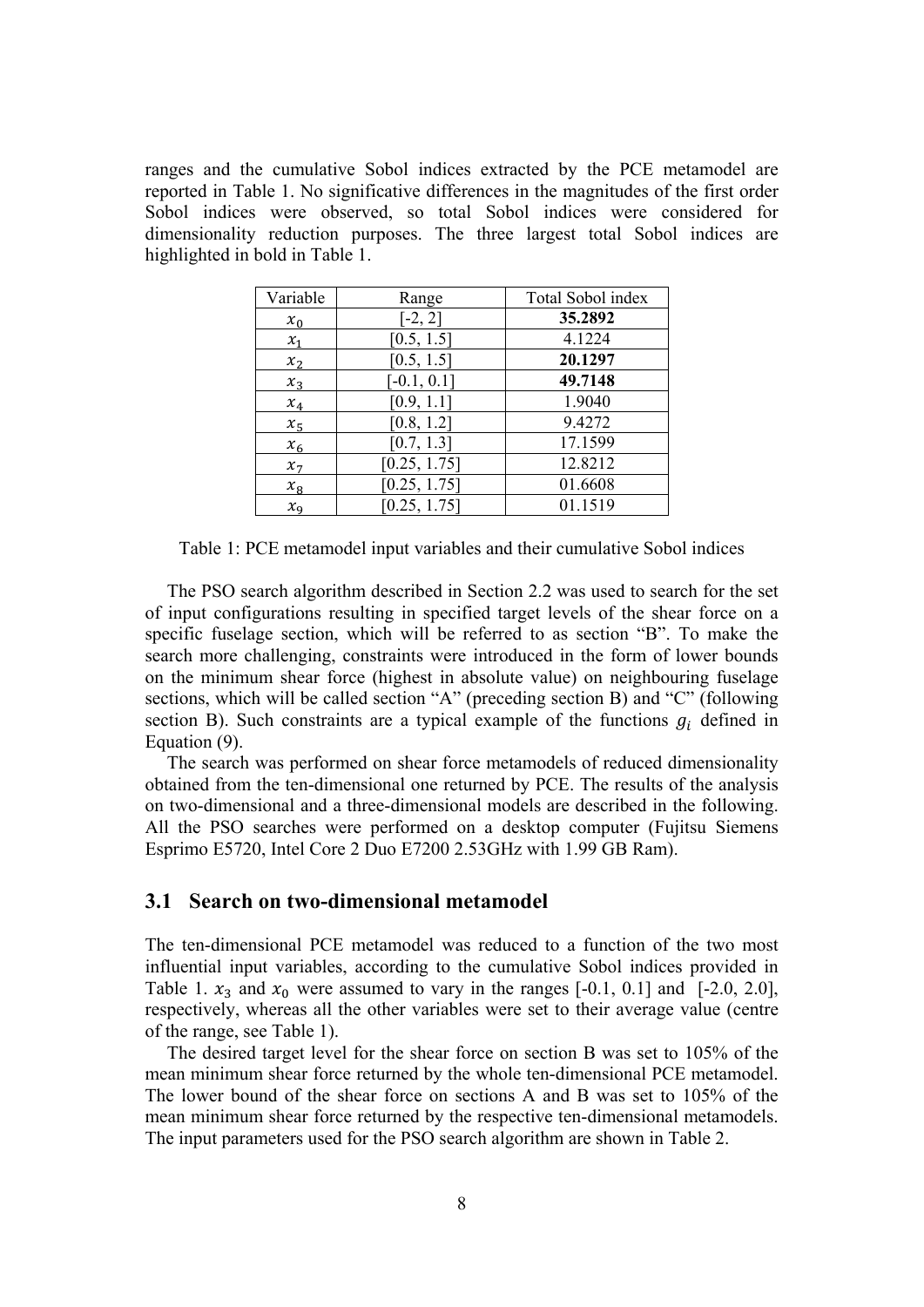| Parameter                                | Value                            |  |  |
|------------------------------------------|----------------------------------|--|--|
| Input variables                          | $x_3, x_0$                       |  |  |
| Design space                             | $[-0.1, 0.1] \times [-2.0, 2.0]$ |  |  |
| Shear force target level on section B    | 105% mean shear force on         |  |  |
|                                          | original metamodel               |  |  |
| Shear force lower bound on section A and | 105% mean shear force on         |  |  |
|                                          | original metamodels              |  |  |
| No. of independent PSO searches          |                                  |  |  |
| Swarm initial centre coordinates         | [0.0, 0.0]                       |  |  |
| Swarm initial radii                      | [0.1, 2.0]                       |  |  |
| No. of particles                         | 100                              |  |  |
| No. of iterations                        | 400                              |  |  |

Table 2: input parameters for the PSO search on the two-dimensional metamodel

The points found by the PSO search algorithm are listed in Table 3. The first two columns of the table define the point found by the PSO algorithm. Column  $F_{\text{Bnorm}}$ reports the shear force on section B returned by the reduced metamodel in the point defined by the first two columns of the table and normalised by the desired target level.  $\delta$  is the relative residual, computed as the difference between  $F_{Bnorm}$  and 1.0 multiplied by 100.  $F_{Anorm}$  and  $F_{Chorm}$  are the corresponding normalised values of the shear force on section A and C, their lower bounds being used for the normalisation: values bigger than 1.0 violate the constraints. The points in the table are also plotted on the reduced metamodels of the shear force in sections A, B and C in Figure 2. The search was completed in almost 8 minutes (477.78 seconds).

| Design variables   |                  | Main objective |                                 | Constraints |                    |
|--------------------|------------------|----------------|---------------------------------|-------------|--------------------|
| $x_3$              | $x_0$            | $F_{Bnorm}$    | δ<br>$\left(\frac{0}{0}\right)$ | $F_{Anorm}$ | $F_{\text{Cnorm}}$ |
| $-8.824941e-002$   | $-8.027650e-001$ | 0.990222       | $-0.977842$                     | 0.991317    | 0.998293           |
| $-9.184294e-002$   | $-8.112971e-001$ | 0.990764       | $-0.923577$                     | 0.991867    | 0.998360           |
| $-1.000000e-001$   | $-2.000000e+000$ | 0.991301       | $-0.869883$                     | 0.992341    | 0.999822           |
| $-8.310589e - 002$ | $-7.806096e-001$ | 0.990533       | $-0.946736$                     | 0.991428    | 0.999519           |
| $-8.854922e-002$   | $-7.933002e-001$ | 0.991410       | $-0.858979$                     | 0.992488    | 0.999661           |
| $-1.000000e-001$   | $-8.378425e-001$ | 0.991212       | $-0.878796$                     | 0.991933    | 0.997679           |
| $-8.529922e-002$   | $-7.834990e-001$ | 0.991132       | $-0.886772$                     | 0.992122    | 0.999872           |
| $-8.130315e-002$   | $-7.751179e-001$ | 0.990377       | $-0.962304$                     | 0.991165    | 0.999634           |
| $-7.844540e-002$   | $-7.653384e-001$ | 0.990229       | $-0.977133$                     | 0.990803    | 0.999932           |
| $-1.000000e-001$   | $-8.260076e-001$ | 0.992639       | $-0.736083$                     | 0.993317    | 0.999322           |

Table 3: solutions found on the reduced two-dimensional metamodel

It can be noticed that the values of the minimum shear force on section B (column  $F_{Bnorm}$  and  $\delta$  of Table 3) are distributed in a region centred in the target level. The amplitude of the region considered "acceptable", or tolerance on the solution, was set to 0.985927% of the target level. No solutions satisfying the given constraints were found using tolerances of lower orders of magnitude.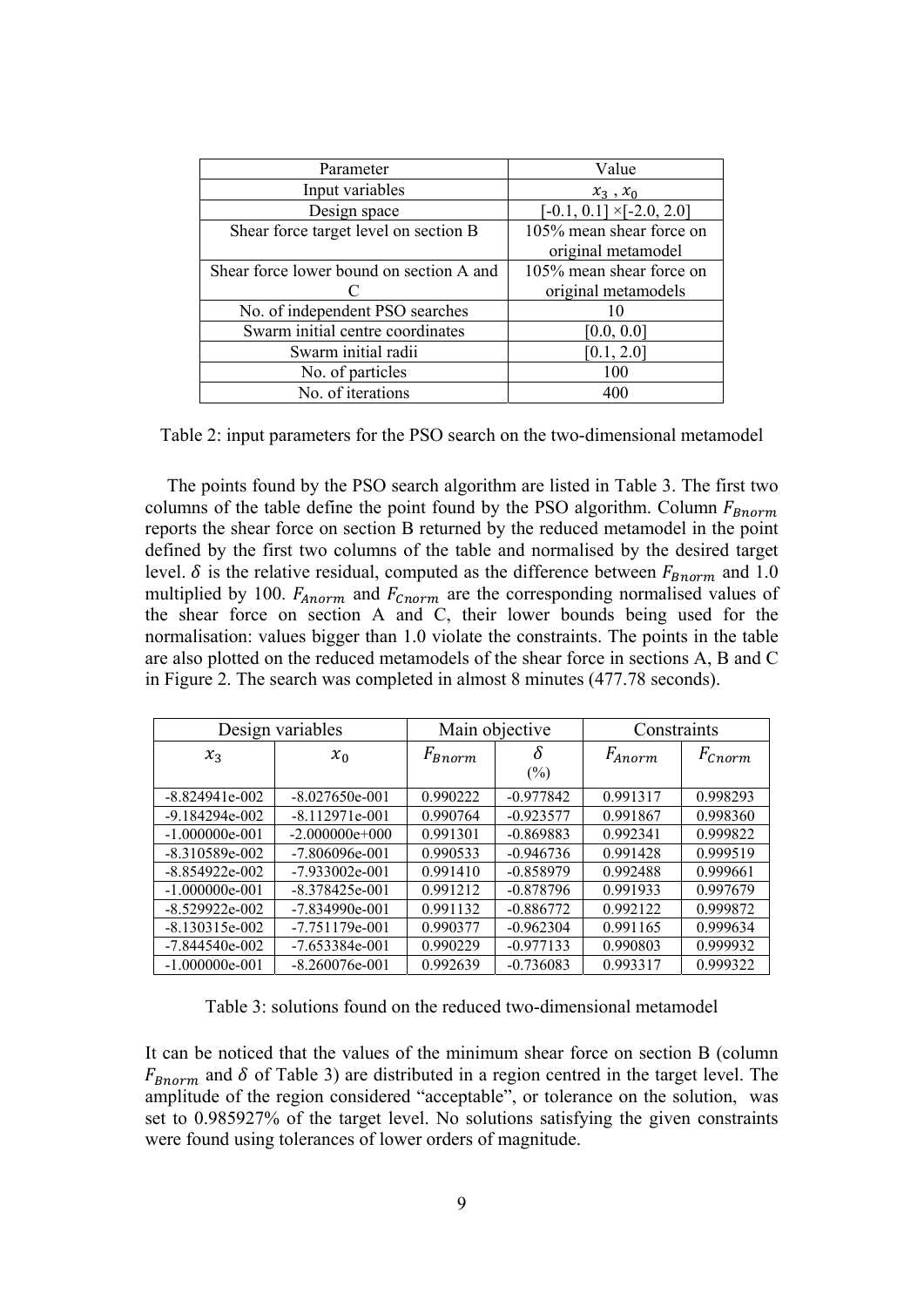

(a) Solutions (red dots) on metamodel describing shear force on fuselage section B: three-dimensional view (left) and contour view (right)



(a) Solutions (red dots) on metamodel describing shear force on fuselage section A: three-dimensional view (left) and contour view (right)



- (a) Solutions (red dots) on metamodel describing shear force on fuselage section C: three-dimensional view (left) and contour view (right)
- Figure 2: Solutions found by the PSO search on the two-dimensional metamodels of shear force in fuselage section B, A and C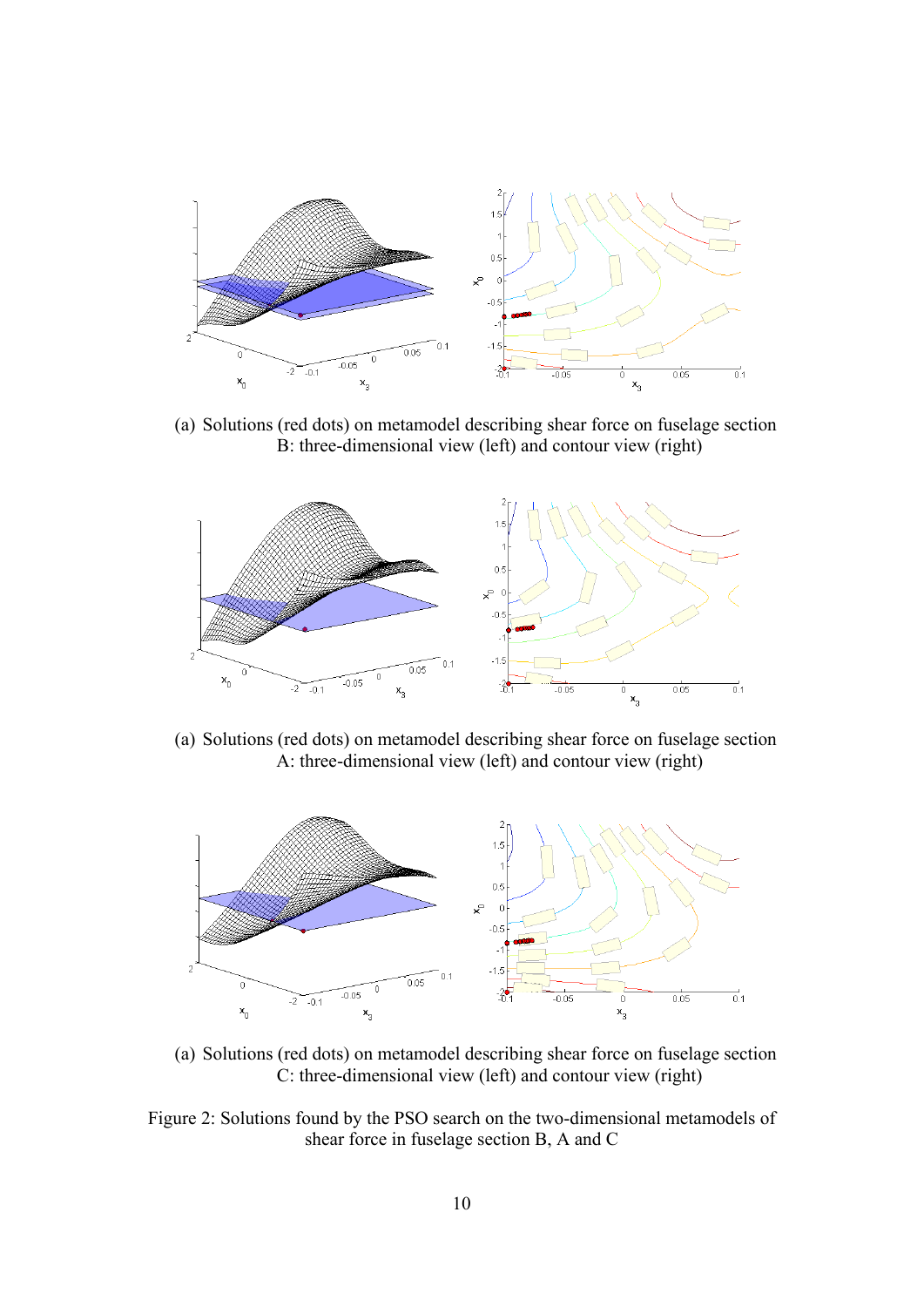A second PSO search was performed to assess whether the impossibility to find design points producing shear force values closer to the desired target level (section B) and satisfying the given constraints (section A, C) was due to errors in the PSO search algorithm or to the intrinsic behaviour of the aircraft dynamic model.

The lower bound on the shear force in sections A and C was decreased (increased in absolute value) from 105% to 110% of the corresponding shear force mean value. The amplitude of the interval defining the acceptable shear force on section B was reduced of three orders of magnitude (+/- 0.000986% target level), keeping the same target level as before (105% of the mean maximum shear force returned by the whole ten-dimensional PCE metamodel).

The solutions found by the PSO search are reported in Table 4 and plotted on the three response surfaces in Figure 3. The search was completed in almost 19 minutes (1135.52 seconds).

| Design variables   |                    | Main objective |             | Constraints |             |
|--------------------|--------------------|----------------|-------------|-------------|-------------|
| $x_3$              | $x_0$              | $F_{Bnorm}$    | δ<br>$(\%)$ | $F_{Anorm}$ | $F_{Cnorm}$ |
| $-7.163566e-002$   | $-6.407431e-001$   | 1.000005       | 0.000503    | 0.954309    | 0.966694    |
| $-1.484286e-002$   | 3.692041e-001      | 0.999993       | $-0.000730$ | 0.942245    | 0.974594    |
| $-2.737174e - 002$ | $-2.739568e - 001$ | 1.000003       | 0.000286    | 0.947866    | 0.969763    |
| $-4.073198e-002$   | $-4.359622e-001$   | 1.000004       | 0.000365    | 0.949728    | 0.969704    |
| $-3.482956e-002$   | $1.179369e+000$    | 0.999993       | $-0.000720$ | 0.930313    | 0.997217    |
| $-8.177373e - 002$ | $-6.871465e-001$   | 1.000000       | 0.000020    | 0.955212    | 0.965053    |
| $-2.296140e-002$   | $-1.950434e-001$   | 0.999992       | $-0.000759$ | 0.947286    | 0.969665    |
| $-7.817343e - 002$ | $-6.713121e-001$   | 0.999991       | $-0.000927$ | 0.954945    | 0.965645    |
| $-4.282618e-002$   | $-4.552093e-001$   | 1.000005       | 0.000503    | 0.950049    | 0.969626    |
| $-3.625386e-002$   | -3.903526e-001     | 0.999999       | $-0.000099$ | 0.949063    | 0.969803    |

Table 4: solutions found on the reduced two-dimensional metamodel – relaxed constraints

The ten design configurations found by the PSO algorithm (Table 4) are all within the reduced tolerance ( $|\delta|$  < 0.000986) and they all satisfy the specified constraints imposed on the shear force on sections A and C ( $F_{Anorm}$  < 1,  $F_{Chorm}$  < 1). The lack of success of the first earch are then ascribable to the intrinsic behaviour of the aircraft dynamic model, and not to errors in the PSO search algorithm.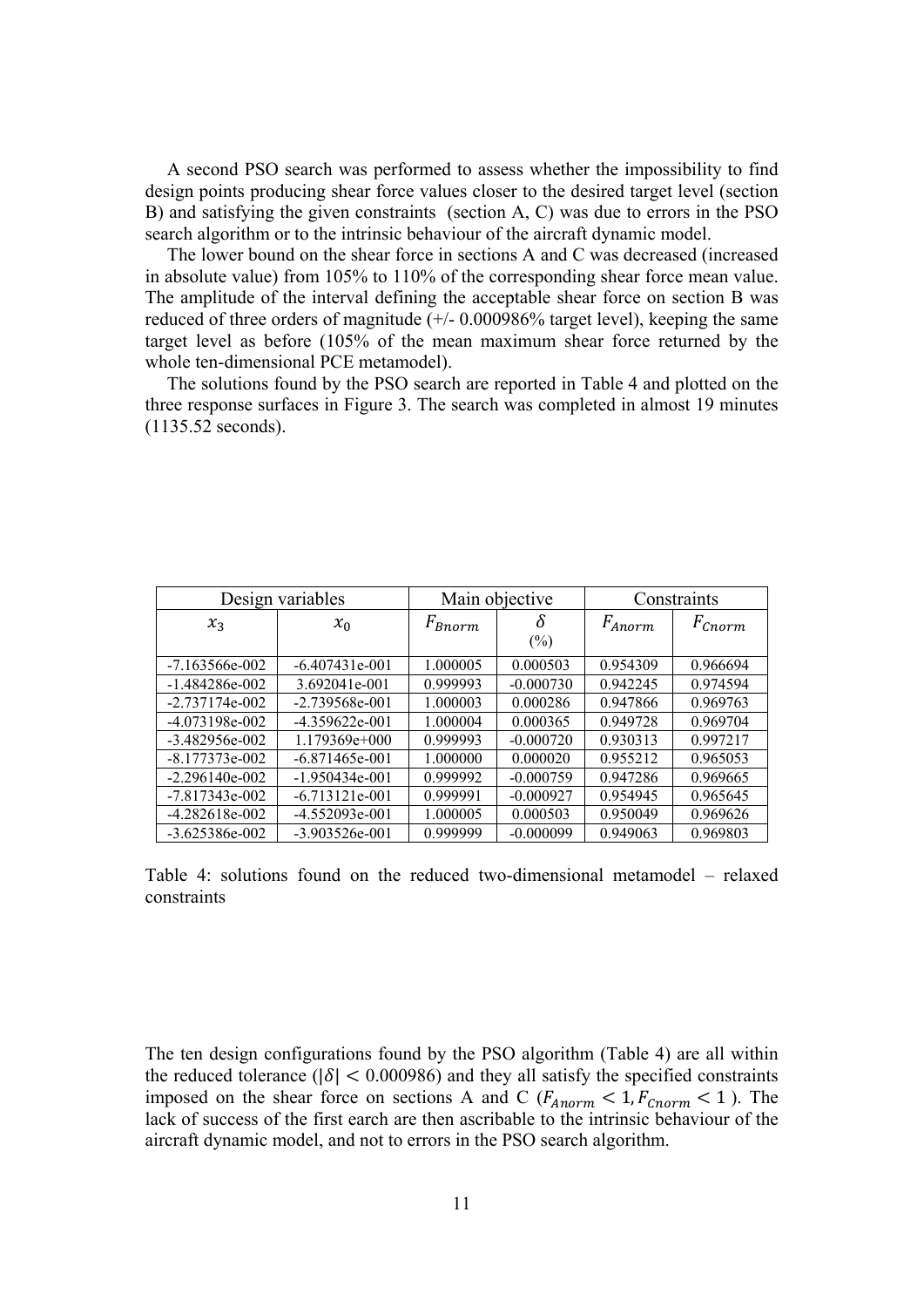

(a) Solutions (red dots) on metamodel describing shear force on fuselage section B: three-dimensional view (left) and contour view (right)



(a) Solutions (red dots) on metamodel describing shear force on fuselage section A: three-dimensional view (left) and contour view (right)



(a) Solutions (red dots) on metamodel describing shear force on fuselage section C: three-dimensional view (left) and contour view (right)

Figure 3: Solutions found by the PSO search on the two-dimensional metamodels of shear force in fuselage section B, A and C – relaxed constraints on sections A and C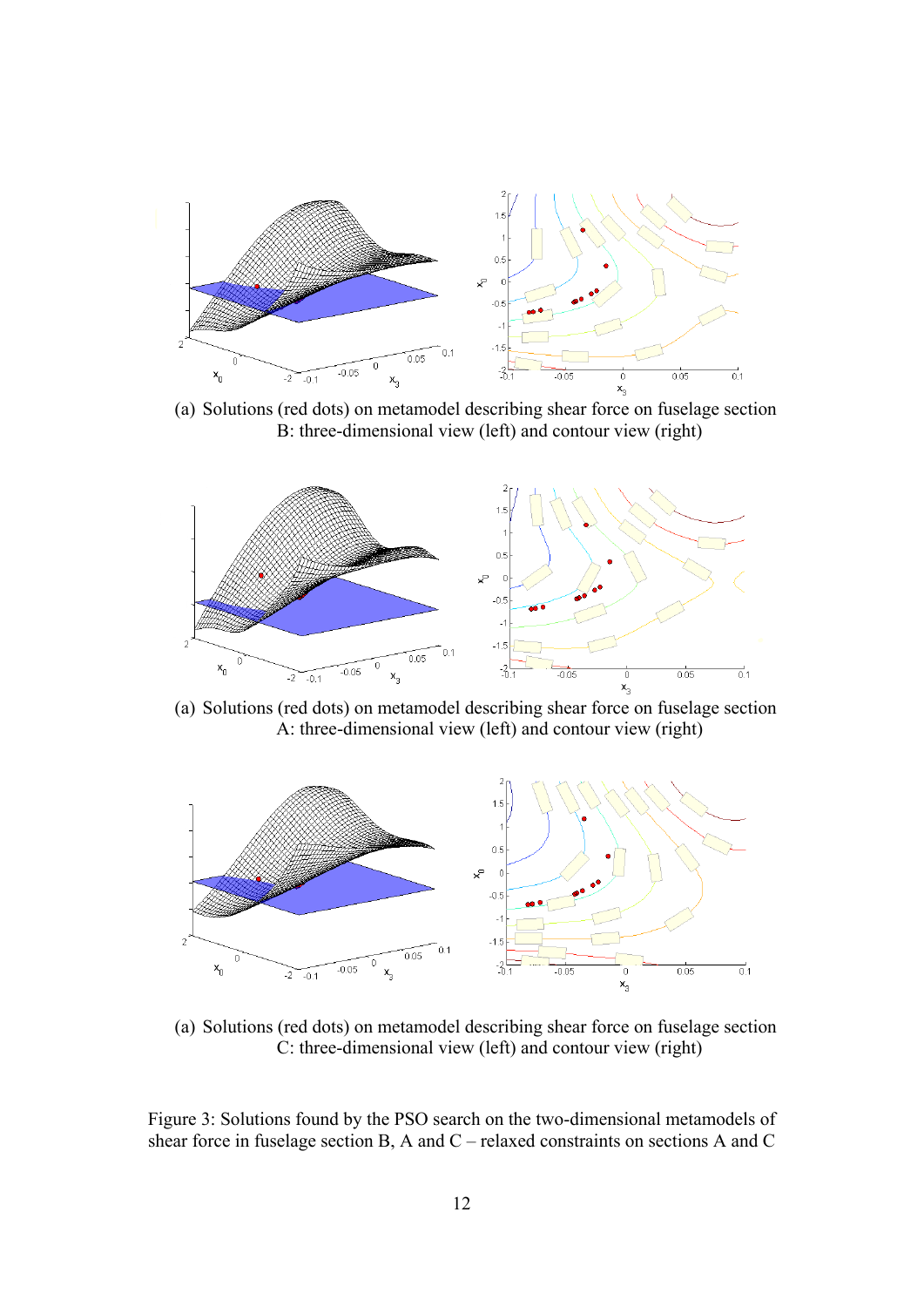#### **3.2 Search on three-dimensional metamodel**

The example described in the previous Section showed that the constrained search problem may not have any solution in case constraints on sections A and C are too tight. Expanding the feasible region defined on the additional responses  $g_i$  (see expression (9)) is a possible strategy to increase the likelihood of finding solutions.

The PSO search algorithm presented in Section 2.2.1 features the possibility to leave the constraints relaxation process to the algorithm itself. Once the original lower and upper bound on the output of metamodels  $g_i$  and their increment are specified, the tool is able to perform a set of independent searches, progressively reducing and increasing the initial lower and upper bounds of  $g_i$  feasible regions. The search stops as soon as at least one solution is found.

The automatic bound relaxation feature was validated on the same constrained search problem described in the previous example. The dimensionality of the problem was however increased to 3 dimensions, so the three most influential variables were considered.  $x_3$ ,  $x_0$  and  $x_2$  were assumed to vary in the region [-0.1,  $0.1$ | $\times$ [-2.0, 2.0] $\times$ [0.5, 1.5], whereas the remaining variables were set to their average values (see Table 1).

A set of input configurations producing a minimum shear force (maximum in absolute value) in section B equal to 105% of the mean shear force of the original ten-dimensional metamodel were sought, setting the same tolerance used in the second search described in Section 3.1 (+/- 0.000986% target level). The initial lower bounds on the minimum shear force on sections A and C were set to 105% of the mean of the corresponding ten-dimensional metamodels. At each relaxation step, the two upper bounds were reduced (relaxed) by 2% of the mean shear force value of the corresponding ten-dimensional metamodels. The input parameters for the PSO search algorithm are shown in Table 5.

| Parameter                             | Value                                              |  |  |
|---------------------------------------|----------------------------------------------------|--|--|
|                                       | $x_3, x_0, x_2$                                    |  |  |
| Design space                          | $[-0.1, 0.1] \times [-2.0, 2.0] \times [0.5, 1.5]$ |  |  |
| Shear force target level on section B | 105% mean shear force on original                  |  |  |
|                                       | metamodel                                          |  |  |
| Initial shear force upper bound on    | 105% mean shear force on original                  |  |  |
| section A and C                       | metamodel                                          |  |  |
| No. of independent PSO searches       | $\mathbf{I}(\mathbf{I})$                           |  |  |
| Swarm initial centre coordinates      | [0.0, 0.0, 1.0]                                    |  |  |
| Swarm initial radii                   | [0.1, 2.0, 0.5]                                    |  |  |
| No. of particles                      | 100                                                |  |  |
| No. of iterations                     | 400                                                |  |  |

Table 5: input parameters for the PSO search on the three-dimensional metamodel

The first set of searches, with the initial lower bounds on the shear force on section A and C, was not able to find any solutions. After relaxing the lower bounds by a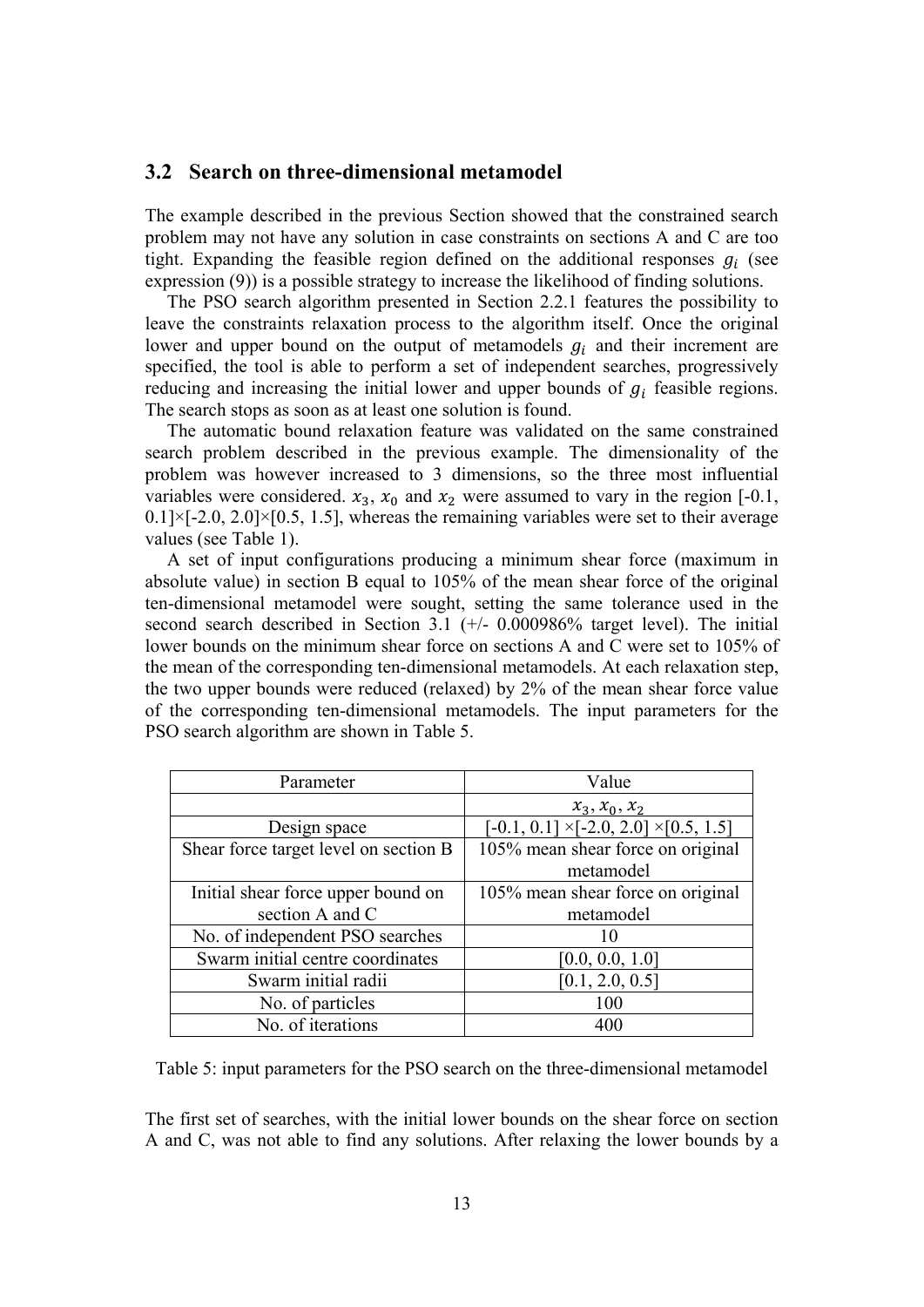2% decrement, a few solutions were instead found. The points found and the corresponding shear forces on section B are reported in Table 6. In Table 7 the corresponding values of the shear forces on sections A and C are given. This successful second set of searches was completed in about 52 minutes (3113.5 seconds).

| Design variables |                 |                | Main objective |             |
|------------------|-----------------|----------------|----------------|-------------|
| $x_3$            | $x_0$           | x <sub>2</sub> | $F_{Bnorm}$    | δ<br>(%)    |
| $-6.023619e-02$  | 4.535519e-02    | 7.098932e-01   | 1.000003       | 0.000266    |
| $-3.485146e-02$  | $-2.799104e-01$ | 9.576544e-01   | 1.000004       | 0.000414    |
| $-6.470957e-02$  | $-5.681424e-01$ | 9.776783e-01   | 0.999997       | $-0.000306$ |
| 1.527897e-02     | $-2.923179e-03$ | 1.285384e+00   | 1.000009       | 0.000927    |
| $-3.309159e-02$  | $-1.286333e-01$ | 9.115471e-01   | 0.999996       | $-0.000404$ |
| $-1.414329e-02$  | 1.592475e-01    | $1.000198e+00$ | 1.000007       | 0.000739    |
| $-3.520328e-02$  | $-6.931131e-02$ | 8.806484e-01   | 1.000003       | 0.000276    |
| $-4.864929e-02$  | $-6.730552e-01$ | $1.098390e+00$ | 0.999995       | $-0.000513$ |
| $-5.243581e-02$  | $-5.328829e-01$ | $1.001227e+00$ | 1.000001       | 0.000108    |
| $-4.710283e-02$  | $-3.158177e-01$ | 9.101925e-01   | 0.999994       | $-0.000582$ |

Table 6: solutions found on three-dimensional metamodel

| Design variables |                 |                | Constraints |             |
|------------------|-----------------|----------------|-------------|-------------|
| $x_3$            | $x_0$           | $x_2$          | $F_{Anorm}$ | $F_{Cnorm}$ |
| $-6.023619e-02$  | 4.535519e-02    | 7.098932e-01   | 0.987519    | 0.984127    |
| $-3.485146e-02$  | $-2.799104e-01$ | 9.576544e-01   | 0.975878    | 0.995905    |
| $-6.470957e-02$  | $-5.681424e-01$ | 9.776783e-01   | 0.980605    | 0.994748    |
| 1.527897e-02     | $-2.923179e-03$ | $1.285384e+00$ | 0.969592    | 0.995801    |
| $-3.309159e-02$  | $-1.286333e-01$ | 9.115471e-01   | 0.975944    | 0.994176    |
| $-1.414329e-02$  | 1.592475e-01    | $1.000198e+00$ | 0.971255    | 0.998452    |
| $-3.520328e-02$  | $-6.931131e-02$ | 8.806484e-01   | 0.976575    | 0.992986    |
| $-4.864929e-02$  | $-6.730552e-01$ | $1.098390e+00$ | 0.976323    | 0.995767    |
| $-5.243581e-02$  | $-5.328829e-01$ | $1.001227e+00$ | 0.978222    | 0.996175    |
| $-4.710283e-02$  | $-3.158177e-01$ | 9.101925e-01   | 0.978626    | 0.994393    |

Table 7: values of the normalised shear forces on section A and C at the design points presented in Table 6.

## **4 Conclusion**

This paper has presented a framework that can be used to both generate and exploit metamodels. Polynomial chaos expansion has been selected for its ability to build explicit metamodels and to provide sensitivity information at no extra sampling cost, easing the dimensionality reduction process. A search algorithm based on particle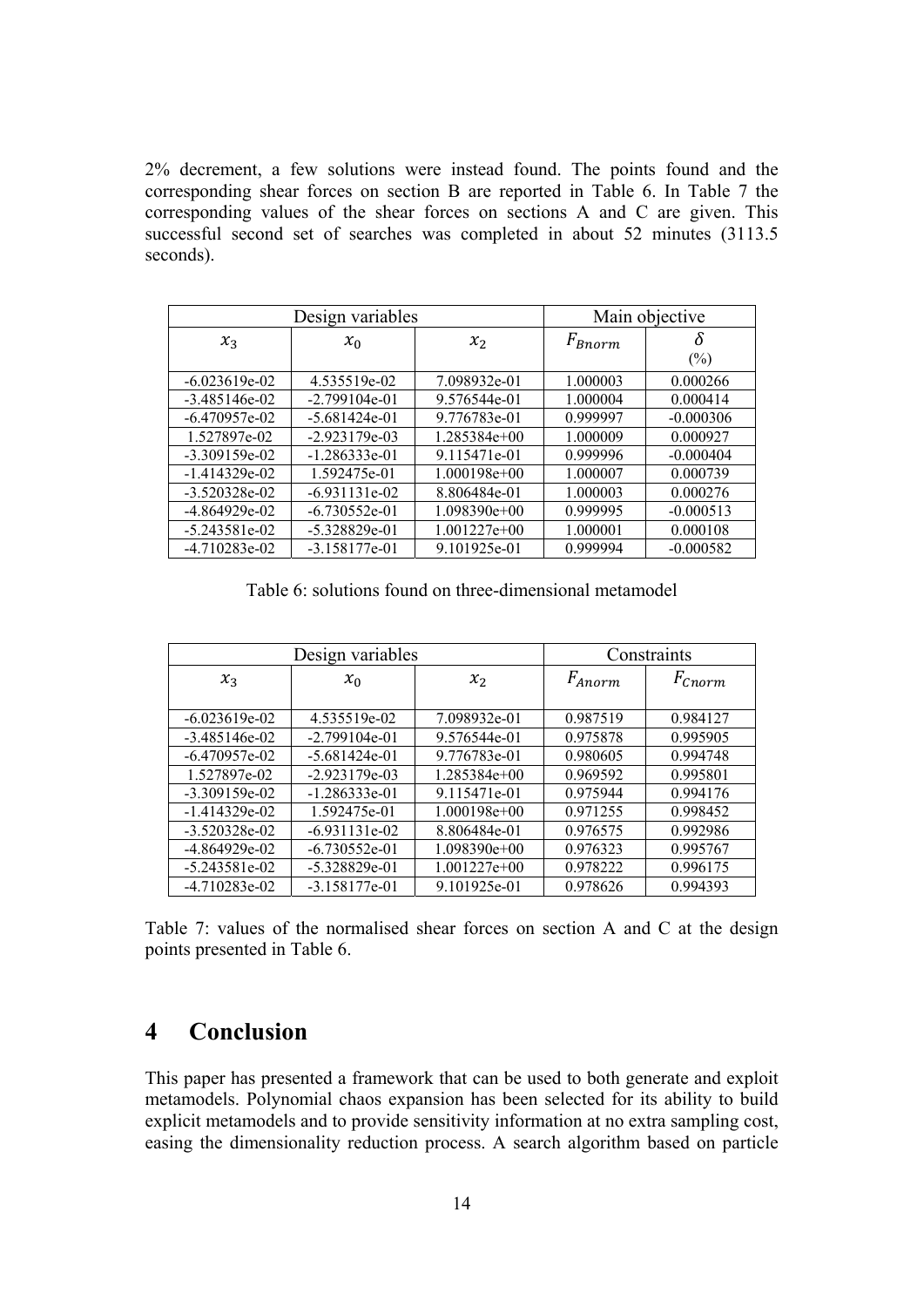swarm optimisation (PSO) has also been presented and used to explore metamodels generated by polynomial chaos expansion.

The experiments showed in the paper prove that the two methods can be effectively used together to optimise aircraft non-specific design, although the framework here presented is general enough to be applied to any engineering problem where the identification of input configurations producing a specified target level of the response under analysis is required.

Future work will mainly focus on the improvement of the metamodel generation stage. The increase in the maximum PCE order to model high-dimensional and highly non-linear responses is likely to make data gathering excessively expensive. As a result, alternative methods to PCE are currently under study. Non parametric metamodelling techniques like genetic programming (GP) or moving least squares (MLSM) have produced promising results. Furthermore, a better integration of the metamodel building and exploitation stages is required to encourage the use of the framework at industrial scale.

## **References**

- [1] E. Vladislavleva, "Model-based Problem Solving through Symbolic Regression via Pareto Genetic Programming", PhD dissertation Tilburg University, the Netherlands, 2008.
- [2] T. W. Simpson, J. D. Peplinski, P. N. Koch and J. K. Allen, "Metamodels for computer-based engineering design: survey and recommendations", Engineering with Computers, 17, 129—150, Springer-Verlag London Limited, 2001.
- [3] M. S. Eldred, C. G. Webster, P. G. Constantine, "Evaluation of non-intrusive approaches for Wiener-Askey generalized polynomial chaos", Proceedings of the 49th AIAA/ASME/ASCE/AHS/ASC Structures, Structural Dynamics, and Materials Conference, AIAA, Schaumburg, IL, USA, 2008.
- [4] J. H. Friedman, "Multivariate adaptive regression splines", The Annals of Statistics, 19(1):1—141, 1991.
- [5] I. M. Sobol, "Sensitivity estimates for nonlinear mathematical models", Mathematical Modelling and Computational Experiment, 1(4): 407—414, John Wiley & Sons, 1993.
- [6] B. Sudret, "Global sensitivity analysis using polynomial chaos expansions", Reliability Engineering & System Safety, 93(7), 2008.
- [7] S. R. Arwade, M. Moradi, A. Louhghalam, "Variance decomposition and global sensitivity for structural systems", Engineering Structures, 32:1—10, 2010.
- [8] J. C. Helton and F. J. Davis, "Latin hypercube sampling and the propagation of uncertainty in analyses of complex systems", Reliability engineering and system safety, 81:23—69, Elsevier, 2003.
- [9] G. Georgiou, J. E. Cooper, "Virtual Prototyping and MDO of Aircraft Structures", Proceedings of the DiPaRTLoads and Aeroelastics Workshop, Bristol, December 2011.